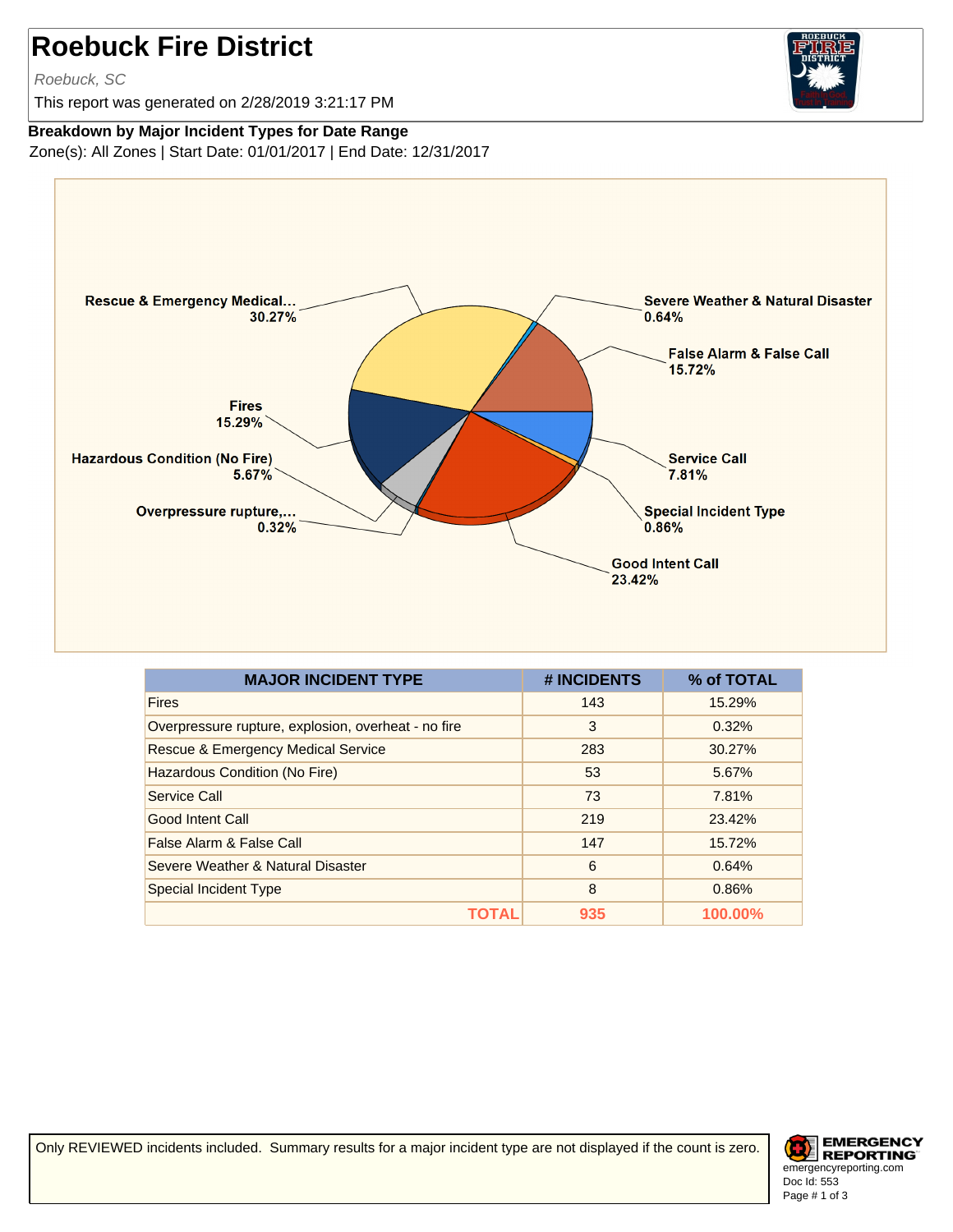| <b>Detailed Breakdown by Incident Type</b>              |                |                |  |  |
|---------------------------------------------------------|----------------|----------------|--|--|
| <b>INCIDENT TYPE</b>                                    | # INCIDENTS    | % of TOTAL     |  |  |
| 111 - Building fire                                     | 57             | 6.10%          |  |  |
| 112 - Fires in structure other than in a building       | 4              | 0.43%          |  |  |
| 113 - Cooking fire, confined to container               | 16             | 1.71%          |  |  |
| 114 - Chimney or flue fire, confined to chimney or flue | $\mathbf{1}$   | 0.11%          |  |  |
| 117 - Commercial Compactor fire, confined to rubbish    | $\mathbf{1}$   | 0.11%          |  |  |
| 118 - Trash or rubbish fire, contained                  | $\overline{4}$ | 0.43%          |  |  |
| 123 - Fire in portable building, fixed location         | $\mathbf{1}$   | 0.11%          |  |  |
| 130 - Mobile property (vehicle) fire, other             | $\overline{c}$ | 0.21%          |  |  |
| 131 - Passenger vehicle fire                            | 12             | 1.28%          |  |  |
| 140 - Natural vegetation fire, other                    | $\mathbf{1}$   | 0.11%          |  |  |
| 141 - Forest, woods or wildland fire                    | 3              | 0.32%          |  |  |
| 142 - Brush or brush-and-grass mixture fire             | 24             | 2.57%          |  |  |
| 143 - Grass fire                                        | 12             | 1.28%          |  |  |
| 150 - Outside rubbish fire, other                       | $\mathbf{1}$   | 0.11%          |  |  |
| 151 - Outside rubbish, trash or waste fire              | $\overline{4}$ | 0.43%          |  |  |
| 200 - Overpressure rupture, explosion, overheat other   | $\mathbf{1}$   | 0.11%          |  |  |
| 240 - Explosion (no fire), other                        | $\overline{2}$ |                |  |  |
| 311 - Medical assist, assist EMS crew                   | 61             | 0.21%<br>6.52% |  |  |
| 320 - Emergency medical service, other                  |                |                |  |  |
|                                                         | $\overline{c}$ | 0.21%          |  |  |
| 321 - EMS call, excluding vehicle accident with injury  | 17             | 1.82%          |  |  |
| 322 - Motor vehicle accident with injuries              | 116            | 12.41%         |  |  |
| 323 - Motor vehicle/pedestrian accident (MV Ped)        | $\overline{7}$ | 0.75%          |  |  |
| 324 - Motor vehicle accident with no injuries.          | 60             | 6.42%          |  |  |
| 331 - Lock-in (if lock out, use 511)                    | $\mathbf{1}$   | 0.11%          |  |  |
| 340 - Search for lost person, other                     | $\mathbf{1}$   | 0.11%          |  |  |
| 350 - Extrication, rescue, other                        | 3              | 0.32%          |  |  |
| 352 - Extrication of victim(s) from vehicle             | 14             | 1.50%          |  |  |
| 361 - Swimming/recreational water areas rescue          | $\mathbf{1}$   | 0.11%          |  |  |
| 400 - Hazardous condition, other                        | 4              | 0.43%          |  |  |
| 412 - Gas leak (natural gas or LPG)                     | $\overline{4}$ | 0.43%          |  |  |
| 424 - Carbon monoxide incident                          | $\mathbf{1}$   | 0.11%          |  |  |
| 440 - Electrical wiring/equipment problem, other        | 9              | 0.96%          |  |  |
| 441 - Heat from short circuit (wiring), defective/worn  | $\mathbf{1}$   | 0.11%          |  |  |
| 442 - Overheated motor                                  | $\mathbf{1}$   | 0.11%          |  |  |
| 443 - Breakdown of light ballast                        | $\overline{c}$ | 0.21%          |  |  |
| 444 - Power line down                                   | 17             | 1.82%          |  |  |
| 445 - Arcing, shorted electrical equipment              | 8              | 0.86%          |  |  |
| 460 - Accident, potential accident, other               | 1              | 0.11%          |  |  |
| 461 - Building or structure weakened or collapsed       | $\mathbf{1}$   | 0.11%          |  |  |
| 462 - Aircraft standby                                  | $\mathbf{1}$   | 0.11%          |  |  |
| 463 - Vehicle accident, general cleanup                 | 3              | 0.32%          |  |  |
| 500 - Service Call, other                               | 13             | 1.39%          |  |  |
| 510 - Person in distress, other                         | $\overline{4}$ | 0.43%          |  |  |
| 511 - Lock-out                                          | 4              | 0.43%          |  |  |
| 520 - Water problem, other                              | 4              | 0.43%          |  |  |
| 522 - Water or steam leak                               | 5              | 0.53%          |  |  |
| 531 - Smoke or odor removal                             | 4              | 0.43%          |  |  |
| 541 - Animal problem                                    | $\mathbf{1}$   | 0.11%          |  |  |
| 550 - Public service assistance, other                  | 3              | 0.32%          |  |  |
| 551 - Assist police or other governmental agency        | 1              | 0.11%          |  |  |
| 553 - Public service                                    | $\overline{c}$ | 0.21%          |  |  |
| 554 - Assist invalid                                    | $\mathbf{1}$   | 0.11%          |  |  |
| 561 - Unauthorized burning                              | 9              | 0.96%          |  |  |
| 571 - Cover assignment, standby, moveup                 | 22             | 2.35%          |  |  |
| 600 - Good intent call, other                           | 12             | 1.28%          |  |  |

Only REVIEWED incidents included. Summary results for a major incident type are not displayed if the count is zero.